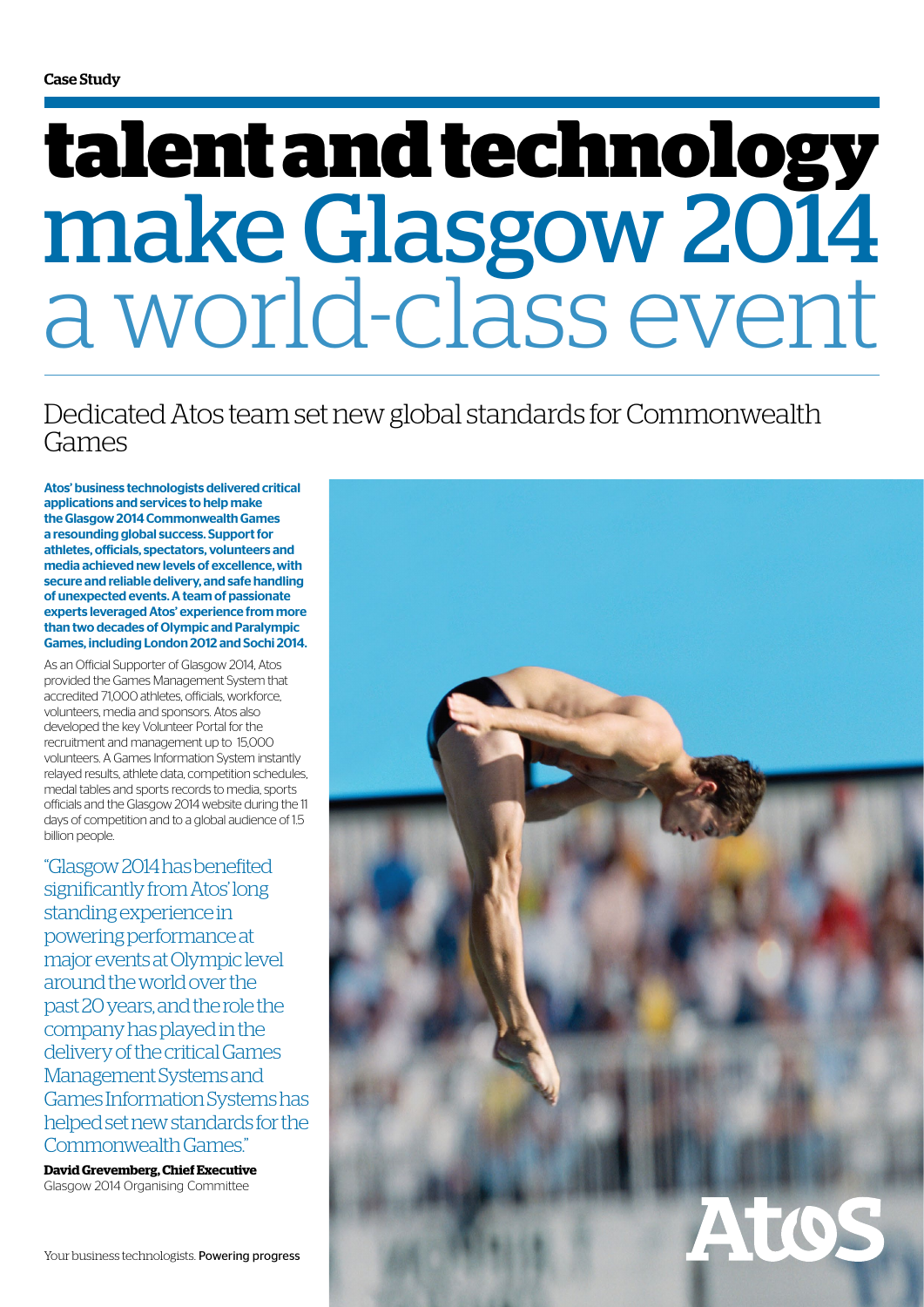## **One chance to get it right**

#### **When Atos took on its role in March 2012, it was ready to meet major challenges:**

- Developing, implementing, and managing systems and services that would determine Glasgow 2014's success
- Delivering against tough and critical deadlines
- $\blacktriangleright$  Operating with highly complex, multiple stakeholder relationships
- Performing in full view of the world's press and media, with a projection of more than 1.5 billion people watching on multiple devices, anywhere at any time.

#### **Atos only had one chance to get it right.**

#### **Local team with global support**

The Atos team was carefully selected. When the Games began 60 business technologists worked 24/7 in the Technology Operations Centre and local offices, supported by specialists in the Atos Major Events team headquartered in Barcelona and Madrid.

The Atos team played an important role in the success of Glasgow 2014 Commonwealth Games . As individuals, they had to deal with unexpected eventualities and ensure seamless delivery. Drawing on its vast experience of major sporting events, Atos endlessly rehearsed 'what if' scenarios to prepare the team for the most unlikely events. Major Incident Management processes and a Crisis Management Strategy and Plan were meticulously constructed.

Key to Atos' operational readiness, and their people's ability to work under pressure, was that everyone from both Atos and the Glasgow 2014 Organising Committee (OC) worked collaboratively in groups, and all individuals were completely clear about their responsibilities to each other, and to the project itself.

#### **Atos' services at Glasgow 2014**

The Atos solution comprised of six main elements:

- 1. Games Management Systems (GMS) Accreditation management, including a
	- venue access control system, and guest passes system
	- Sport entries management
	- Games workforce management and information
	- Volunteer portal
	- Volunteer scheduling system
	- Uniform distribution management system.
- 2. Games Information Systems (GIS)
	- Central results service
	- ▶ GamesINFO Service
	- ▶ Official results website
	- Results data feed.
- 3. Hosting of the Atos Games Management Systems and Games Information Systems
- 4. Supporting the GIS and GMS, Major Incident Management and Crisis Management was in place to assure operational readiness and mitigate risk
- 5. Provision of a highly resilient and secure Glasgow 2014 primary Data Centre
- 6. Managed by a Scottish Delivery team and supported by our Major Events team in Barcelona and Madrid.

#### **The Benefits Reaped the Rewards**

Atos took its one chance to deliver excellence, and got it right. It met its challenges, and delivered important benefits to the Glasgow 2014 OC:

 "The effort, quality and professionalism of the Atos team has been incredible and absolutely invaluable for us to be able to accomplish what we have. There is also no doubt that on multiple occasions the Atos team have gone over and above to help us resolve and remediate issues that have arisen from areas out with their control. Whilst this is, to an extent, the nature of the Games, it places a huge amount of pressure on everyone and we relied upon Atos' positive attitude and commitment to delivering a great results product."

**Martin Fitchie General Manager, Results Technology Services,**  Glasgow 2014 Organising Committee

#### **Solution**

- A robust, flexible and scalable solution, tested and proven by Atos at major global events over decades, matched the OC's vision and service requirements
- $\blacktriangleright$  The infrastructure platform was secure and scalable, and was hosted at Atos' data centre in Scotland
- $\blacktriangleright$  It was the most fully integrated technology platform ever for a Commonwealth Games, which helped to drive efficiencies into Games management, and eliminated many previously used paper-based systems
- Change freezes were implemented during critical periods to minimise disruption.

#### **Team**

- Collaborative teamwork with the OC from start to finish included technology, PR, public affairs, social media and security representatives
- Dedicated Atos people with global Games capabilities were on hand, working in Scotland
- Individuals were prepared and organised to deal with any eventuality
- Close liaison with Police Scotland, and joint security teams ensured preparation for potential cyber attacks or threats to critical systems
- A lasting legacy of skills and knowledge will enable delivery of future major events from **Scotland**

#### **Delivery**

- Athletes, officials, workforce, volunteers, media and sponsors all received an enhanced Games experience through a highly efficient accreditation and registration process
- Software supported the extensive background security checking processes required for the Games
- Atos' Volunteer Portal recruited and managed up to 15,000 volunteers who helped the Games run smoothly
- Atos instantly relayed the sports results to the worldwide media in 0.5 seconds promoting the 140 Commonwealth Games records broken, the best ever Team Scotland performance, athlete information, competition schedules, medal tables and sports records. All of this information was available in real time on myGamesInfo user accounts, the Glasgow 2014 results website and mobile apps
- $\blacktriangleright$  The first ever Commonwealth Games results mobile app was developed on Android, iOS and Windows platforms
- ▶ Atos used 66 virtualised data servers before and during Games time.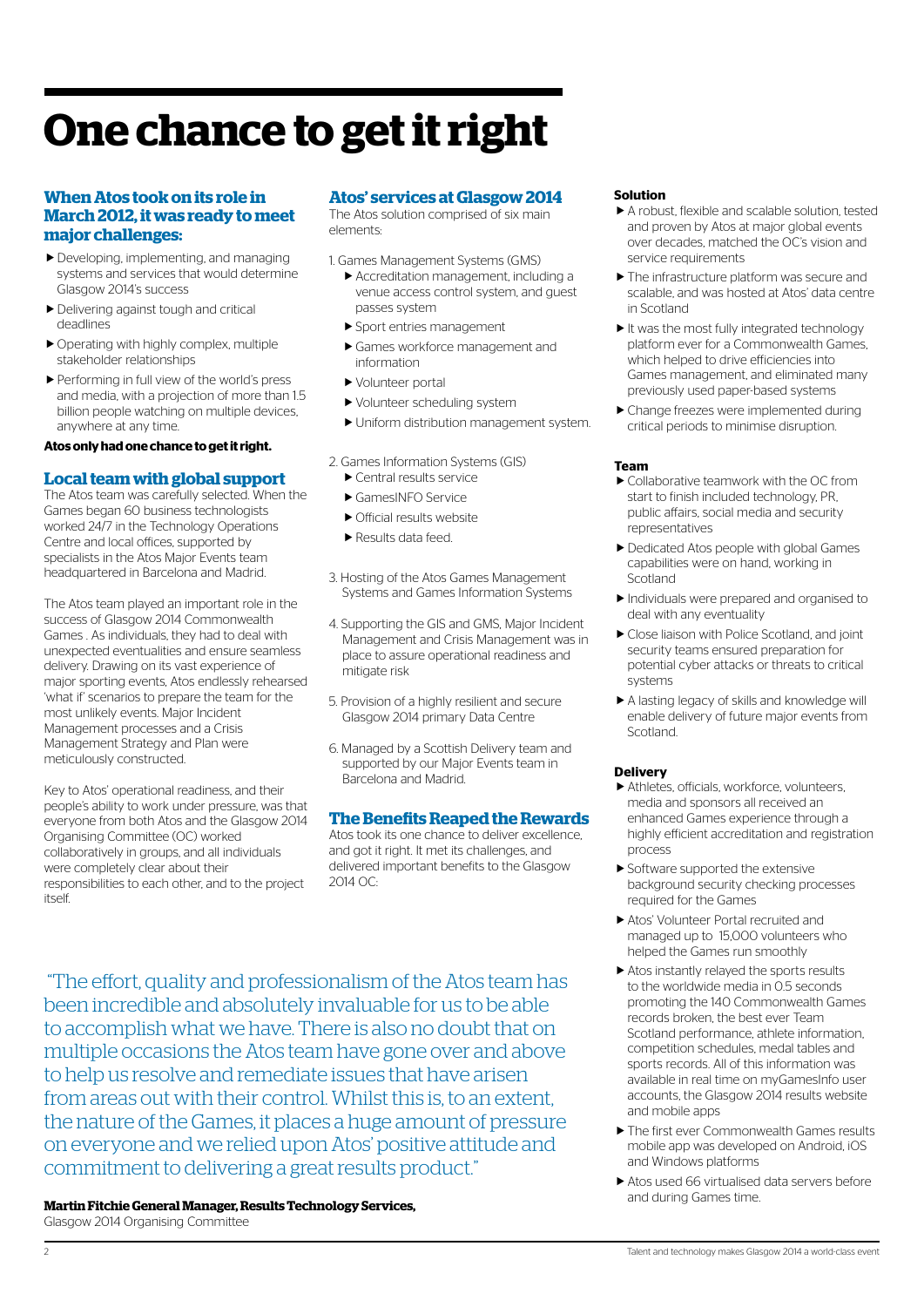### **Keep ahead of the game**

Atos' skills and experience at the Glasgow 2014 Commonwealth Games are valuable to any organisation, large or small, in any sector – in Scotland, or anywhere in the world.

Solutions and services for Glasgow 2014 owe much to Atos' wide range of capabilities. For example, Atos' expertise in Big Data, Social Collaboration and Workplace Services is widely used by many clients to create their firm of the future.

#### **Get a grip on Big Data from within and outside**

Big Data doesn't come much bigger than for global sporting events. Atos played an important part in handling data at the Glasgow 2014 Commonwealth Games, just as it has with Olympic and Paralympic Games for the past 20 years. At Glasgow 2014, Atos enabled rich, accurate data and intelligence to be delivered to media organisations on a massive scale: simplified and even page ready. Members of the press and media didn't even have to be at the Games to access it. Our Big Data stats recorded that over 9,000 users accessed over one million page views on the GamesINFO system. The central results service provided 117GB of data - on average 2MB per second, and the official results website recorded over 37 million page views during Games time.

Atos provides similar Big Data services and support to all kinds of clients, nationally and internationally. We put data to use intelligently for organisations, providing clearer insight, enabling better decision-making, and sharpening competitive advantage. With help from Atos, thousands of employees have the precise data they need, at their fingertips, at the very second they want it.

#### **Social Collaboration for business acceleration**

Huge amounts of digital information is exchanged at major sporting events, particularly as more and more people use tablets, smartphones and netbooks to share ideas, thoughts and information, 24/7. Many people now use social media as their channel of choice because they see email as redundant, and limited.

Atos showcased this trend at Glasgow 2014, and took collaboration to the next level. The Atos team avoided email, using collaboration tools instead to manage, monitor, and share data.

Never has there been so much information to deal with – in business, just as much as at a global sporting event. Never has so much data moved so quickly, or has it been so easy for important messages to escape attention. Atos can help organisations to work in a collaborative workplace, freeing management and employees from the maze of data, and enabling you to get on with what you do best: growing your business.

Talent and technology makes Glasgow 2014 a world-class event 3

#### **Workplace Services work better**

In order to support the Games Management and Games Information Systems, Atos provided Glasgow 2014 with rich, real-time content available on an anytime, anywhere, any device basis, with IT security firmly in place. You too can also leverage better mobility, security, content management and managed services across your workplace.

Mobility is not going away. It is an increasingly influential factor in the modern workplace. Nowadays, delivery drivers and shop-floor workers use IT-enabled productivity tools that are more powerful than those of the CFO less than ten years ago. That means staff can be anywhere, any time, on any device – and still in touch with the office.

The way that organisations design and manage the enterprise workplace is now about more than technology and business function. It is also about the choice of commercial and contractual engagement, and about unifying and simplifying the end-user experience.

Atos can help you leverage better mobility, security, content management, and managed services. Work with the Atos Adaptive Workplace, and you can cut costs, lift productivity and sustain security, while making sure you reconcile organisational objectives with personal needs.

#### **Next Steps**

To find out more about how Atos can help you be more competitive, and drive business transformation, please call our Sales Team on 01506 606315 or visit http://uk.atos.net

 $\mathbf{r}$ 

"The Glasgow 2014 Organising Committee extends its sincere thanks and gratitude to the team at Atos. We are extremely grateful for Atos' support and contribution, and in sharing our ambition to deliver an outstanding Commonwealth Games. Atos' successful delivery of the Games Management Systems, Games Information System and the Internet Results Services played a significant part in this success and everyone at Atos involved in this project should be immensely proud of this achievement."

**Brian Nourse , Chief Information Officer**

Glasgow 2014 Organising Committee